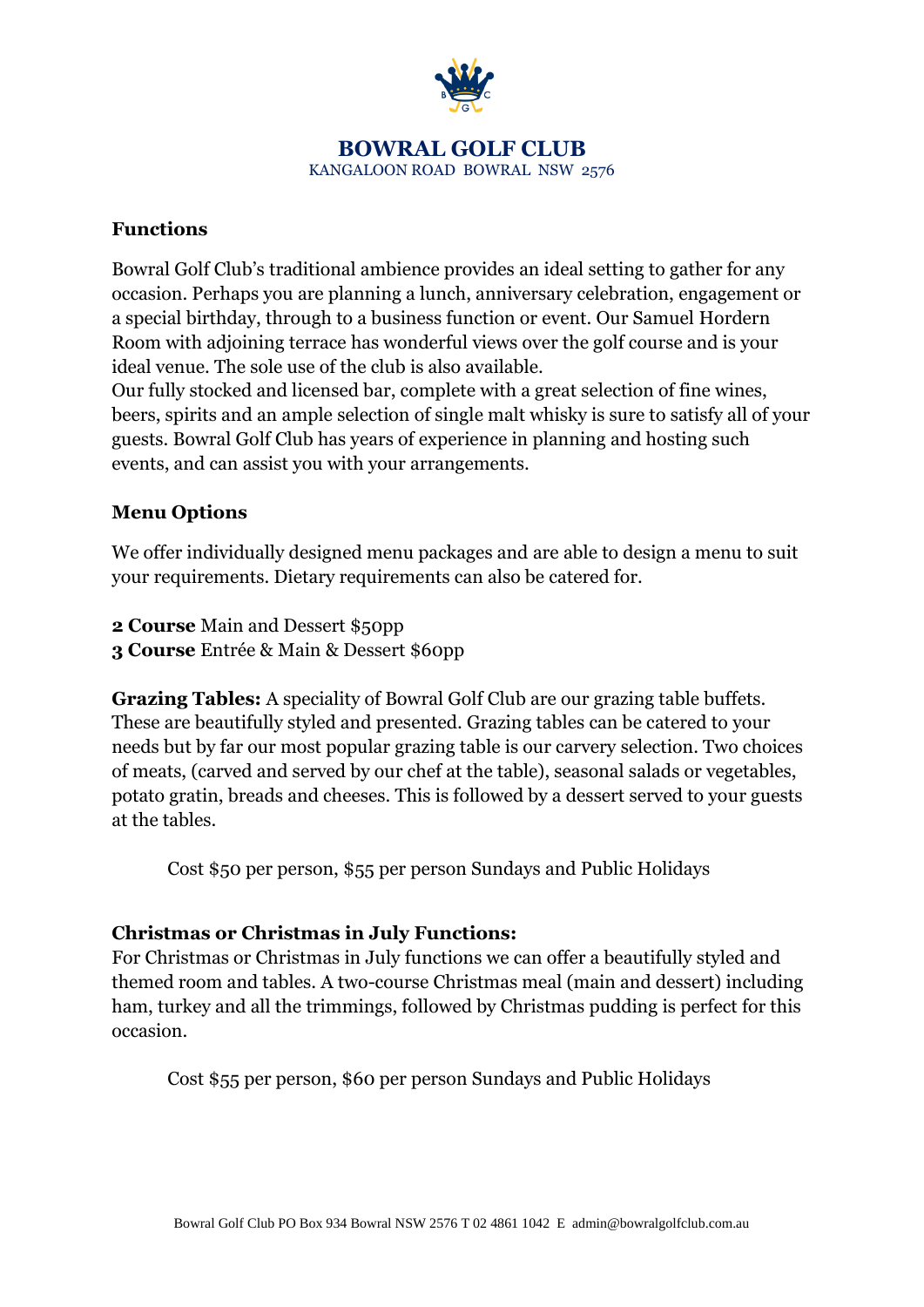

# **BOWRAL GOLF CLUB**

KANGALOON ROAD BOWRAL NSW 2576

#### **Canapes:**

As a suggestion for your function, we can offer a selection of canapes on arrival on the terrace during the warmer months, or in front of our open fires during the cooler months. What better way to welcome your guests? Canapes are priced at \$7 per person, for 2-3 pieces each or \$10pp for 3-4 pieces each.

Please select from the following.

Mini Buffalo Chicken Tortillas Prawn Gyozas served with Japanese Dressing Mini Pork and Fennel Sausage Rolls with Spicy Ketchup Caramelised Onion and Goats Cheese Tarts Mini Hamburger Sliders Prawn Hargow with Sweet Chilli Sauce Thai Fish Cakes with Sweet Chilli dipping sauce Smoked Salmon Blinis with Wasabi Mayo and Chives Tomato and Basil Soup Shots served with Parmesan Biscuits Salt and Pepper Calamari with Lemon Aioli Asparagus and Cheddar Cheese Puffs Mini Quiches (Lorraine and Spinach) Chicken Skewers with Satay Peanut Sauce Fish cocktails with Homemade Tartare Sauce Sushi selection with Soy and Wasabi Minced Prawn, Panko and Cheese Bites with Spicy Aioli Beetroot and Horseradish Tarts Curried Chicken, Walnuts and Spring Onion Finger Sandwiches Mini Pizzas with Mozzarella, Tomato and Basil Pesto

#### **SOMETHING SWEET**

Baby Pink Meringues Chocolate Mousse Shots Macarons Cream Puffs Mini ice cream cones dipped in chocolate and crushed pistachios